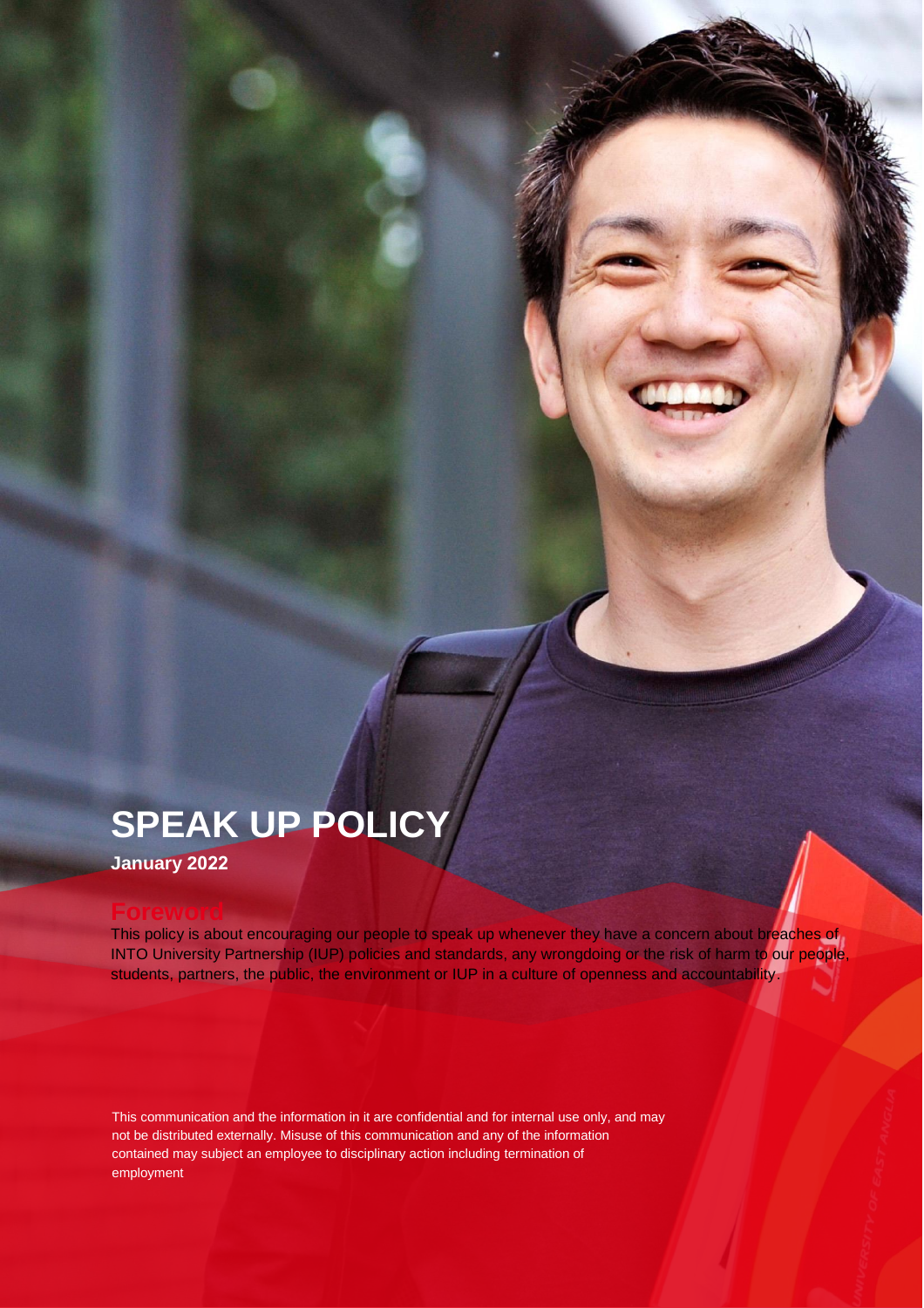## **Contents**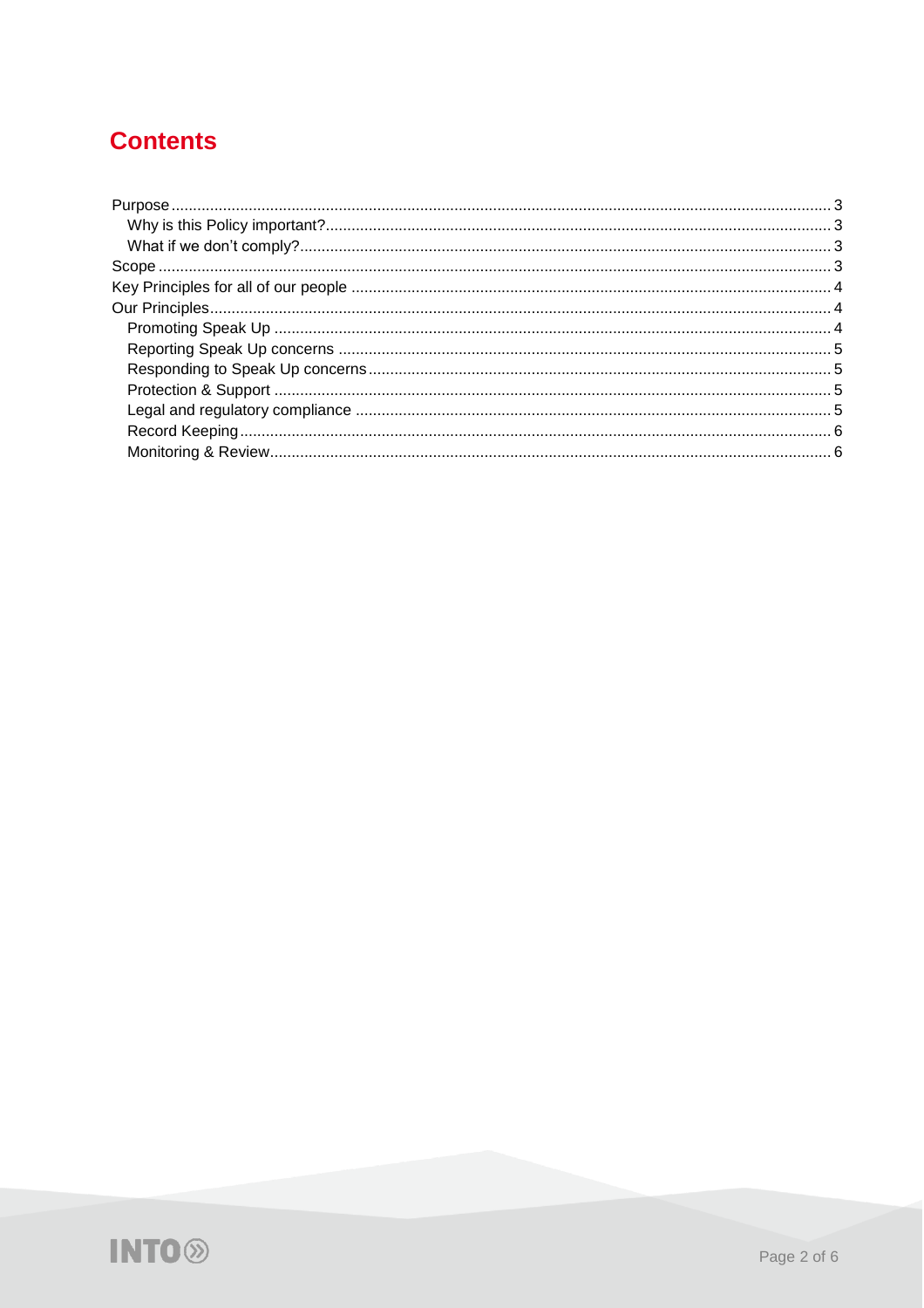## <span id="page-2-0"></span>**Purpose**

Consistently achieving high standards in the way we run our business helps us achieve the right outcomes for IUP, our students, our partners and our people. IUP is committed to conducting its business responsibly and with honesty and integrity. However, all businesses face the risk of something going wrong or people behaving in ways which are not appropriate or acceptable. That's why a culture of openness and accountability is so important and why it's important to have a framework in place to enable our people to report issues and concerns if they are not able to raise those concerns with their manager or they believe that their concerns have not been dealt with appropriately.

The purpose of this policy therefore is to ensure there is such a framework for people working at IUP to raise genuine concerns (and anonymously if necessary) about breaches of IUP policies or standards, any wrongdoing or the risk of harm to our people, customers, the public, the environment or IUP in such circumstances safe in the knowledge that the matter will be taken seriously, appropriate action will be taken and that they will not suffer any negative consequences.

## <span id="page-2-1"></span>**Why is this Policy important?**

This Policy assists in the promotion of a culture of openness and accountability across IUP and supports the management of people, legal, regulatory and reputational risks. It provides a framework for genuine concerns to be investigated and responded to effectively and for any lessons to be learnt in circumstances where the matter might otherwise go unreported or not be actioned appropriately.

### <span id="page-2-2"></span>**What if we don't comply?**

IUP may not be aware of an unsafe practice, risk or wrongdoing which has the potential to cause harm to people, students, partners, the public, the environment or IUP. Failure to comply may also expose IUP and individuals to legal or regulatory sanctions.

## <span id="page-2-3"></span>**Scope**

This Policy is applicable to all IUP owned and controlled businesses.

The Policy applies to our people. This means to all people working at all levels of IUP including senior managers, officers, directors, employees, consultants, contractors, trainees, home workers, part time and fixed term workers, work experience, students, casual and agency staff.

It applies to any breach of IUP policies and standards or wrongdoing or any risk of harm to staff, students, partners, the public, the environment or IUP. For example, this may include:

- Breaches of health and safety;
- Bribes or kickbacks;
- Breaches of data privacy;
- Breaches of professional practice requirements;
- Risk of damage to reputation;
- Harassment and/or bullying

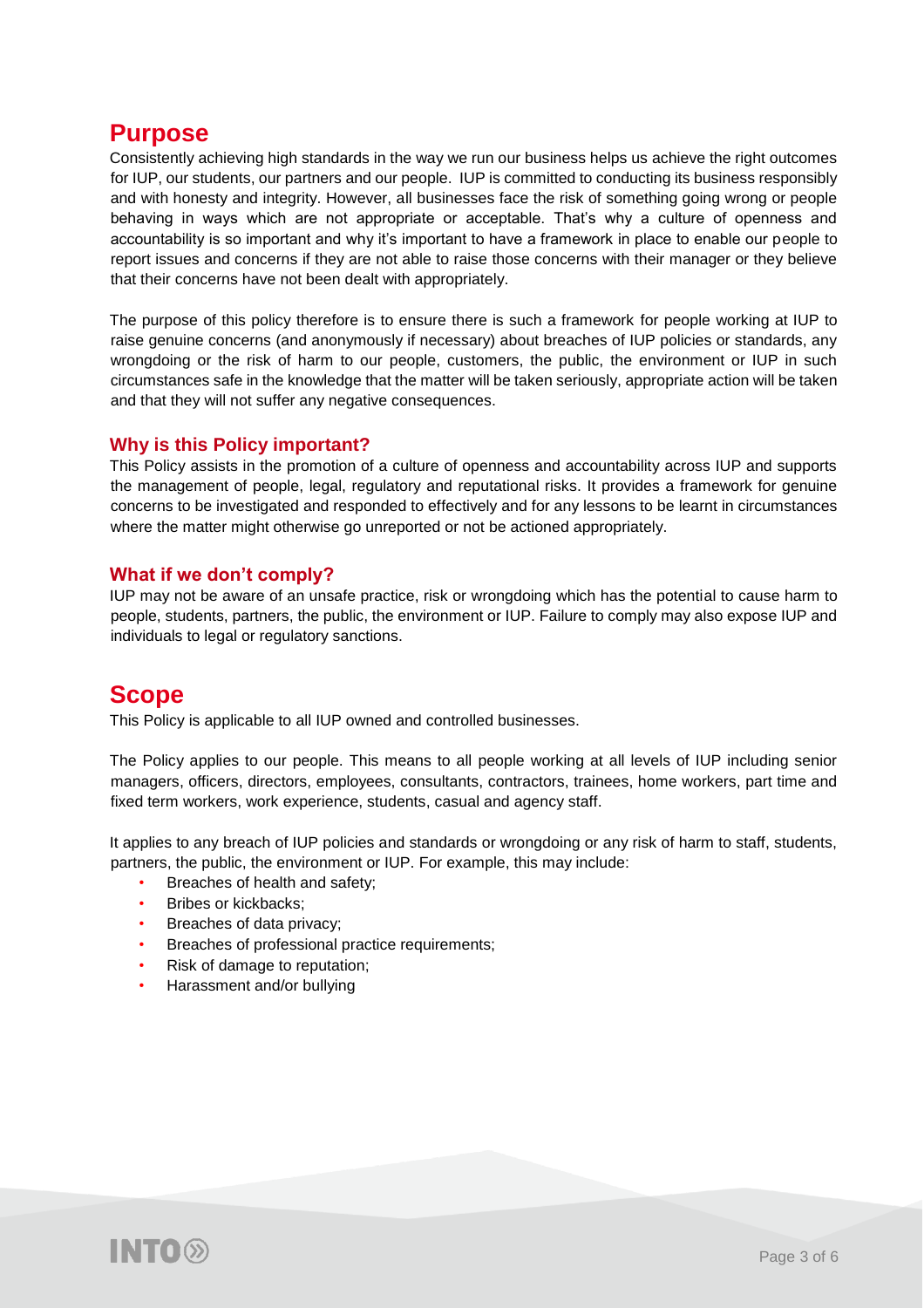Although not covered by the Policy, any other individual or organisation such as a supplier or family member are encouraged to report concerns regarding IUP or anyone acting on IUP's behalf. Such openness can help matters of concern reach us which may otherwise not do so.

This policy should not be used for complaints relating to your own personal circumstances, such as the way you have been treated at work. In those cases, you should use the Grievance Procedure, Complaint Reporting Procedure or other procedure as appropriate.

This Policy does not form part of any employee's contract of employment and may be amended at any time.

## <span id="page-3-0"></span>**Key Principles for all our people**

**Speak Up:** You should ideally raise any concerns you have with your line manager or a senior manager in your business unit. However, if you have a genuine concern that there has been a breach or potential breach of IUP policies or standards or wrongdoing or any risk of harm to staff, students, partners, the public, the environment or IUP and you feel that a manager has not addressed your concern or you do not feel able to raise it with them, then you should Speak Up.

**Follow the Speak Up process:** You can report your concern to the HR representative for your area. If you do not feel able to raise it with them or you do not feel that they have acted appropriately, you can raise the matter with:

**Kirsty O'Donnell**, VP Commercial Finance (Corporate & Risk) (kirsty.odonnell@intoglobal.com) **Emma Samarasinghe**, EVP, People (emma.samarasinghe@intoglobal.com) **Jon Holmes**, Chief Financial Officer (jon.holmes@intoglobal.com)

You can also report a concern online or by phone via our EthicsPoint site [www.intoglobal.ethicspoint.com](http://www.intoglobal.ethicspoint.com/)

Issues will be handled confidentially wherever possible. If there are circumstances under which we need to share the information you have given us with others, we will discuss it with you in advance provided that you have given us your contact details. We hope you will feel able to speak up openly under this Policy, as doing so helps ensure we can investigate and respond to your concerns appropriately, but you will be able to raise issues anonymously if you would prefer.

**Act appropriately.** You must not victimise anyone who Speaks Up or discourage them from Speaking Up.

## <span id="page-3-1"></span>**Our Principles**

### <span id="page-3-2"></span>**Promoting Speak Up**

We want to know about any breach or potential breach of our policies and standards, or any wrongdoing or risk of harm, to our people, students, partners, the public, the environment or IUP, that may be occurring despite our rigorous compliance procedures. We take all appropriate steps to ensure that our people feel able to report genuine concerns to us about such matters without fear of negative consequences and that they also see it as their duty to do so.

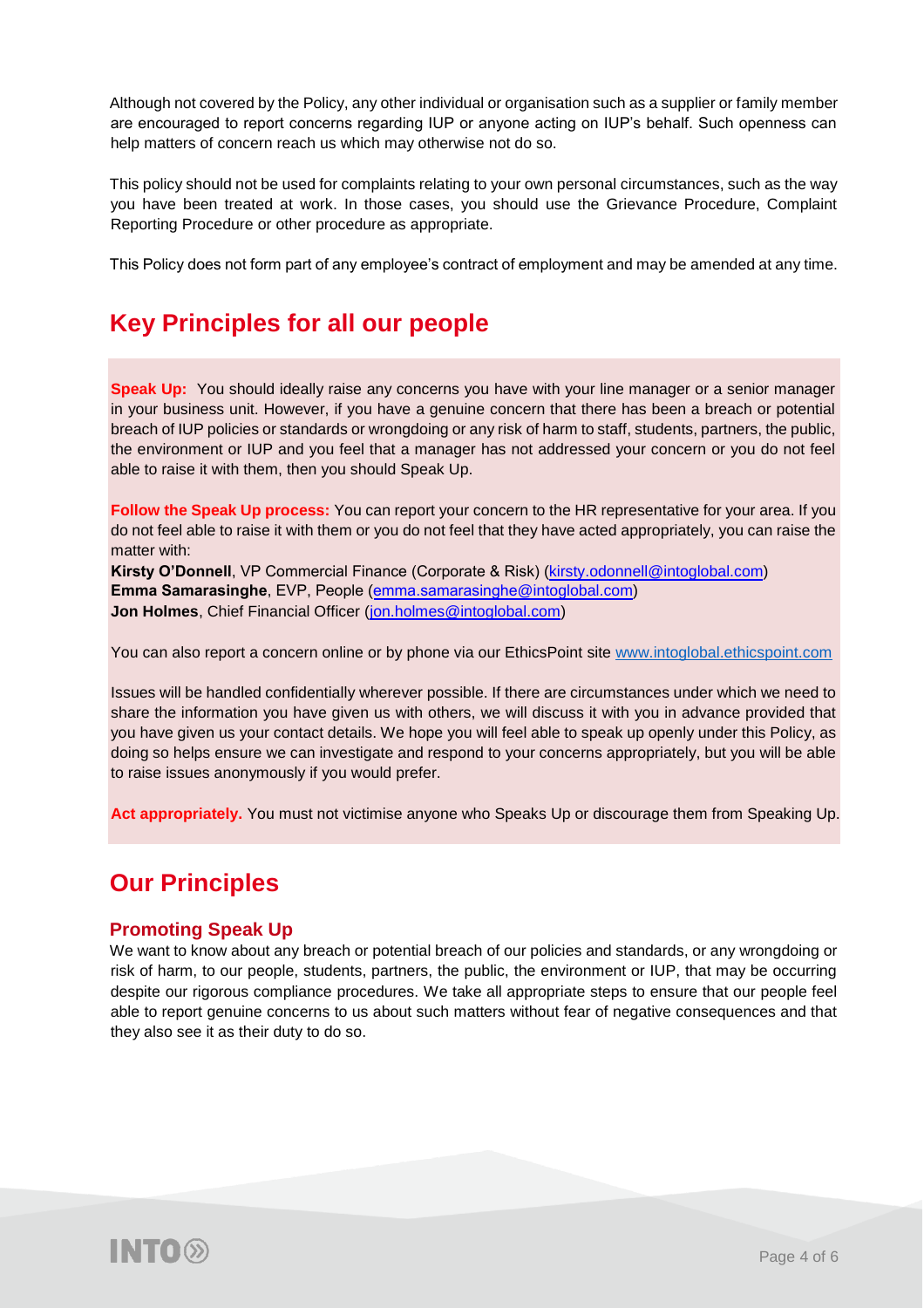### <span id="page-4-0"></span>**Reporting Speak Up concerns**

All our people are informed of how to report concerns to us and can report them confidentially and anonymously. In certain circumstances, we may be required to disclose information and identities of individuals by law or for the purpose of legal proceedings or government investigations or in order to carry out an investigation or to implement any recommendations following an investigation, or to take appropriate action to protect individuals from harm or for audit and compliance purposes or in accordance with the rules of relevant professional bodies.

In some circumstances (depending on the nature of the concern raised), we may decide that the investigation of a concern and any attempt to resolve it should take place via another relevant procedure (for example a local grievance procedure), for example where a concern relates to an employee's individual circumstances.

## <span id="page-4-1"></span>**Responding to Speak Up concerns**

We will:

- investigate all such concerns that are reported to us;
- provide appropriate progress updates and feedback to the individual who has raised the concern;
- track the progress of each case, and ensure that any recommendations/actions resulting from an investigation are implemented, including disciplinary action when required to ensure that issues are appropriately addressed and any lessons learnt;
- where appropriate, report actual or suspected breaches of law to the relevant law enforcement agencies;
- carry out a review in cases where the individual raising the concern is dissatisfied with the way in which it has been handled; and
- do not allow decisions concerning speaking up within IUP to be influenced by race, sex, pregnancy or potential pregnancy, colour, sexual orientation, gender identity/expression/history, transgender or transsexual status, political belief or activity, religion, marital status, caring responsibilities, parental status, breastfeeding, irrelevant criminal or medical record, national or ethnic origin, disability, age, citizenship or membership of a representative body except where required or justified by any applicable laws.

If we conclude that an individual has made false allegations maliciously they may be subject to disciplinary action up to and including summary dismissal. In those circumstances, we may also inform the person against whom the allegations have been made.

### <span id="page-4-2"></span>**Protection & Support**

We take all appropriate steps to ensure that our people who report genuine concerns receive independent advice and support and are protected from negative consequences. We will not tolerate harassment or retaliation of any kind against anyone who seeks advice or raises a genuine concern covered by this Policy. Anyone who subjects a colleague to such treatment will face serious consequences which may include disciplinary action up to and including dismissal.

### <span id="page-4-3"></span>**Legal and regulatory compliance**

We comply with all applicable laws and regulations relating to whistle blowing.